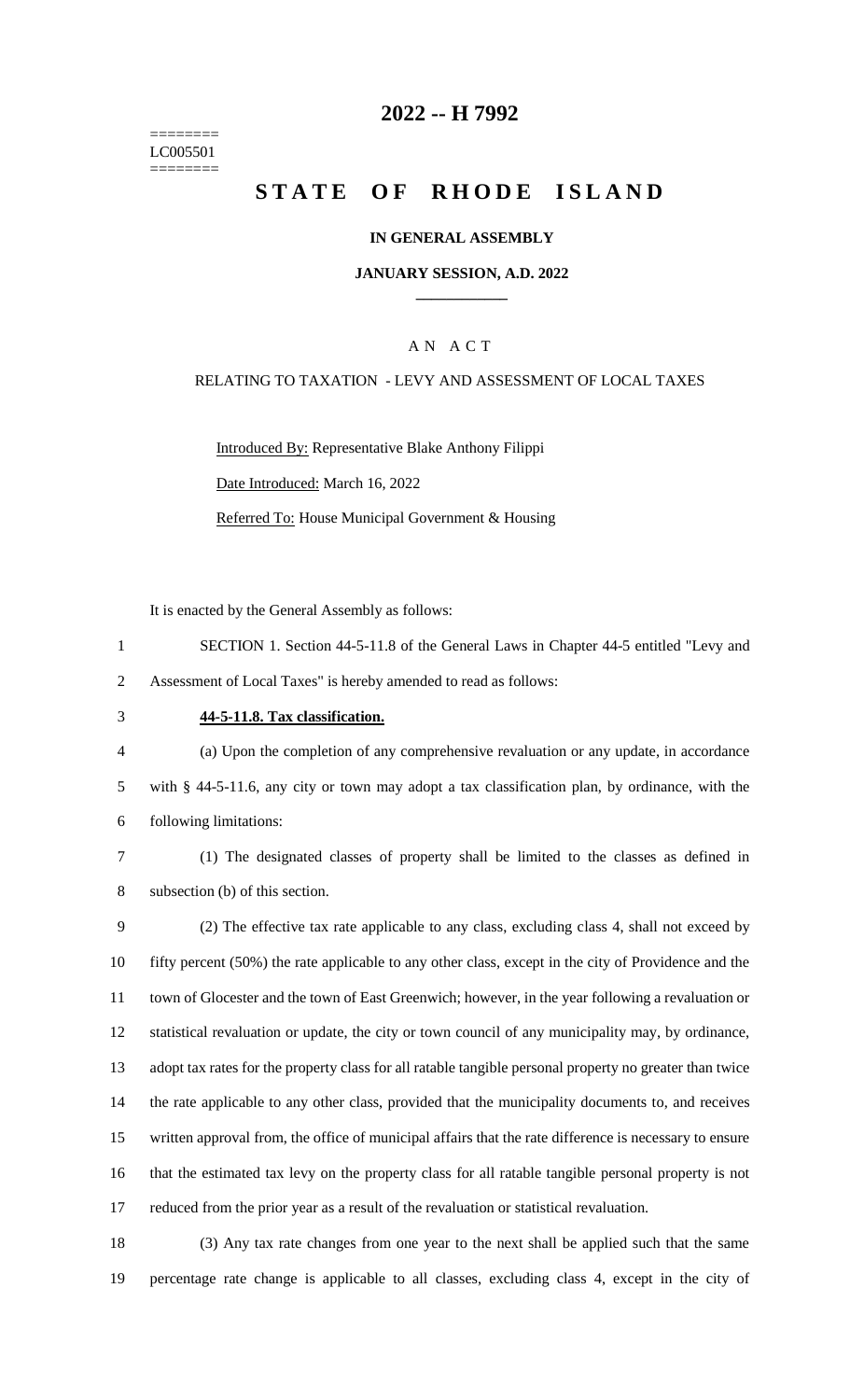Providence and the town of Glocester and the town of East Greenwich.

- (4) Notwithstanding subsections (a)(2) and (a)(3) of this section, the tax rates applicable to wholesale and retail inventory within Class 3 as defined in subsection (b) of this section are governed by § 44-3-29.1.
- (5) The tax rates applicable to motor vehicles within Class 4, as defined in subsection (b) of this section, are governed by § 44-34.1-1.
- 

 (6) The provisions of chapter 35 of this title relating to property tax and fiscal disclosure apply to the reporting of, and compliance with, these classification restrictions.

(b) Classes of Property.

 (1) Class 1: Residential real estate consisting of no more than five (5) dwelling units; land classified as open space; and dwellings on leased land including mobile homes. In the city of Providence, this class may also include residential properties containing partial commercial or business uses and residential real estate of more than five (5) dwelling units.

 (i) A homestead exemption provision is also authorized within this class; provided however, that the actual, effective rate applicable to property qualifying for this exemption shall be construed as the standard rate for this class against which the maximum rate applicable to another class shall be determined, except in the town of Glocester and the city of Providence.

 (ii) In lieu of a homestead exemption, any city or town may divide this class into non- owner and owner-occupied property and adopt separate tax rates in compliance with the within tax rate restrictions.

 (2) Class 2: Commercial and industrial real estate; residential properties containing partial commercial or business uses; and residential real estate of more than five (5) dwelling units. In the city of Providence, properties containing partial commercial or business uses and residential real estate of more than five (5) dwelling units may be included in Class 1.

(3) Class 3: All ratable, tangible personal property.

 (4) Class 4: Motor vehicles and trailers subject to the excise tax created by chapter 34 of 27 this title.

 (c) The city council of the city of Providence and the town council of the town of Glocester and the town council of the town of East Greenwich may, by ordinance, provide for, and adopt, a tax rate on various classes as they shall deem appropriate. Provided, that the tax rate for Class 2 shall not be more than two (2) times the tax rate of Class 1 and the tax rate applicable to Class 3 shall not exceed the tax rate of Class 1 by more than two hundred percent (200%). Glocester shall be able to establish homestead exemptions up to fifty percent (50%) of value and the calculation 34 provided in subsection  $(b)(1)(i)$  shall not be used in setting the differential tax rates.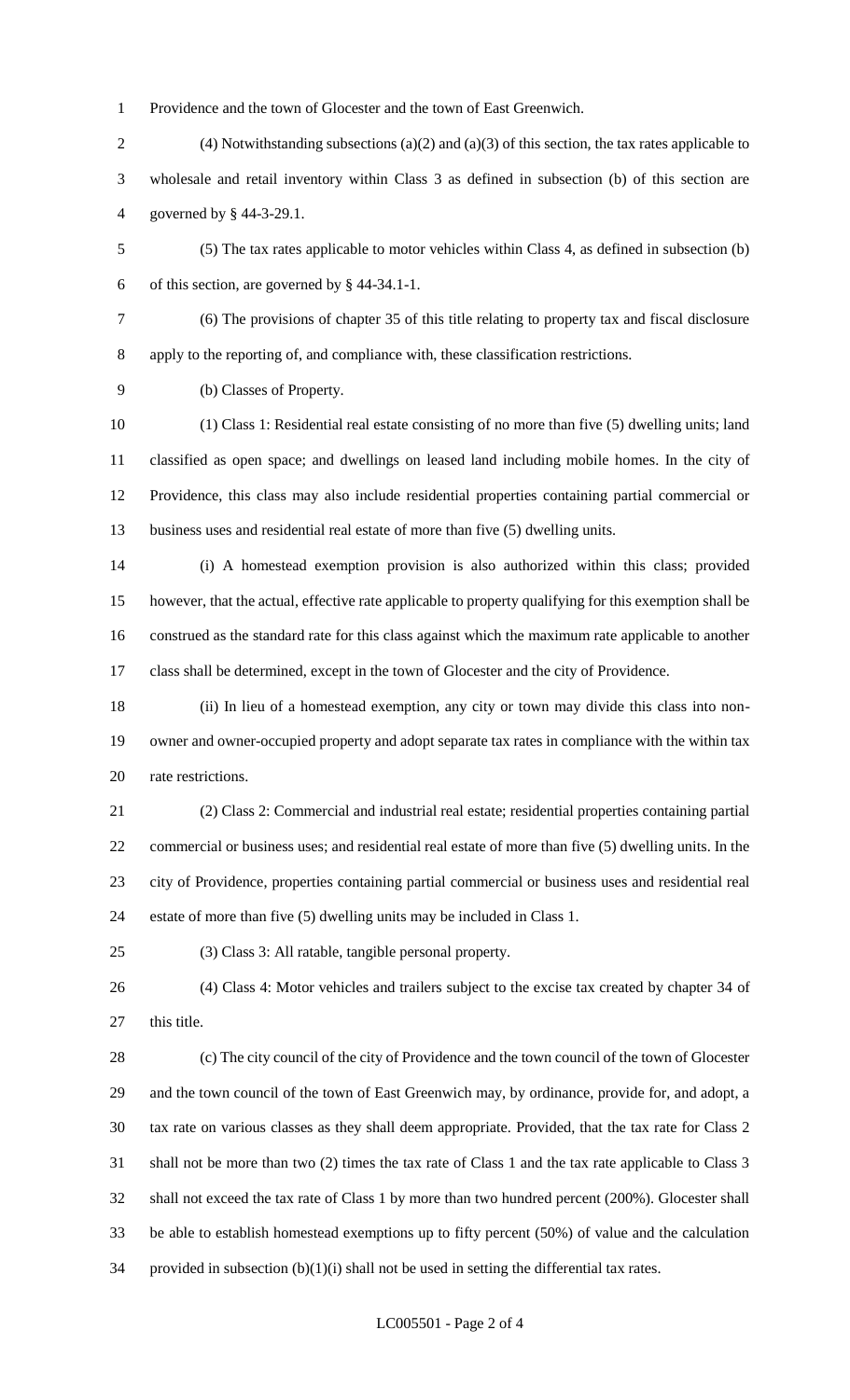(d) Notwithstanding the provisions of subsection (a) of this section, the town council of the town of Middletown may hereafter, by ordinance, adopt a tax classification plan in accordance with the provisions of subsections (a) and (b) of this section, to be applicable to taxes assessed on or after the assessment date of December 31, 2002.

 (e) Notwithstanding the provisions of subsection (a) of this section, the town council of the town of Little Compton may hereafter, by ordinance, adopt a tax classification plan in accordance with the provisions of subsections (a) and (b) of this section and the provisions of § 44-5-79, to be applicable to taxes assessed on or after the assessment date of December 31, 2004.

 (f) Notwithstanding the provisions of subsection (a) of this section, the town council of the town of Scituate may hereafter, by ordinance, change its tax assessment from fifty percent (50%) of value to one hundred percent (100%) of value on residential and commercial/industrial/mixed- use property, while tangible property is assessed at one hundred percent (100%) of cost, less depreciation; provided, however, the tax rate for Class 3 (tangible) property shall not exceed the 14 tax rate for Class 1 (residential) property by more than two hundred thirteen percent (213%). This provision shall apply whether or not the fiscal year is also a revaluation year.

 (g) Notwithstanding the provisions of subsections (a) and (b) of this section, the town council of the town of Coventry may hereafter, by ordinance, adopt a tax classification plan providing that Class 1, as set forth in subsection (b) "Classes of Property" of this section, may also include residential properties containing commercial or business uses, such ordinance to be applicable to taxes assessed on or after the assessment date of December 31, 2014.

 (h) Notwithstanding the provisions of subsection (a) of this section, the town council of the town of East Greenwich may hereafter, by ordinance, adopt a tax classification plan in accordance with the provisions of subsections (a) and (b) of this section, to be applicable to taxes assessed on or after the assessment date of December 31, 2018. Further, the East Greenwich town council may adopt, repeal, or modify that tax classification plan for any tax year thereafter, notwithstanding the provisions of subsection (a) of this section.

(i) Notwithstanding the provisions of subsection (a) of this section, the town council of the

town of New Shoreham may hereafter, by ordinance, adopt a tax classification plan in accordance

29 with the provisions of subsections (a) and (b) of this section, to be applicable to taxes assessed on

- or after the assessment date of December 31, 2022.
- SECTION 2. This act shall take effect upon passage.

======== LC005501 ========